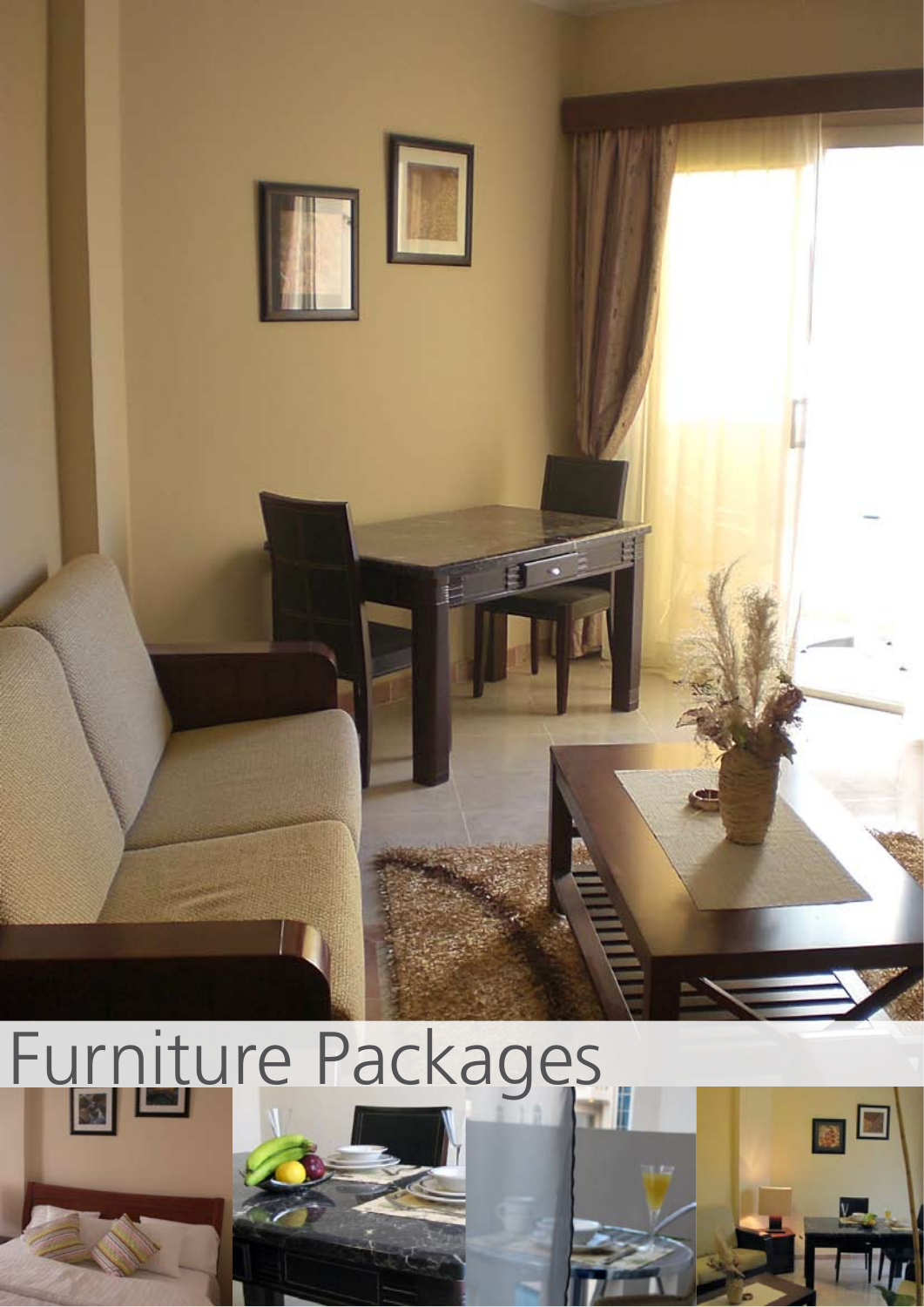### 1 Bedroom Apartments

#### **Bedroom Main items**

- 180cm Bed
- 3 Door Wardrobe
- Bedside Tables x 2

**Finishing Items**

• 3 Door dresser with mirror

#### **Living Room**

- 3 Seater Sofa bed
- Single Seat Armchair
- Coffee Table
- TV Table
- •Dining table & 2 chairs

#### **Electrical Items**

- LCD Television 22"
- Receiver
- Electric built in hob
- Microwave
- Kettle
- Fridge/Freezer

| • Bathroom mirror with lamp |   | • Pillowcase              | 4   |
|-----------------------------|---|---------------------------|-----|
| • Toilet brush              |   | • Bag cover               |     |
| • Liquid soap holder        |   | • Quilt Double            |     |
| • Toilet Paper Holder       |   | • Headrest 50/70          | 4   |
| • Toothbrush holder         |   | • Milton 180 cm           |     |
| • Junk basket               |   | • Bed pillow              |     |
| • Bath mat                  |   | • Mattress 180 cm         |     |
| • 3 pieces bath set         |   | • Bed cover               |     |
| • Shower curtain            |   | • Living room curtain     |     |
| • A large towel             | 2 | • Bedroom curtain         |     |
| • Small towel               |   | • Flower vases            |     |
| • Hair dryer                |   | • Aluminium Balcony chair | 2   |
| • Towel rack                |   | • Aluminium Balcony Table |     |
| • Corner Table 3 Role/floor |   | • Marble ashtray          | 2   |
| $\cdot$ Hook 3              |   | • Carpet Sticky           | 1 m |
| • Curtain holder            |   | • Brass room numbers      | 3   |
| • Photos Frame - Kitchen    | 3 | • Mirror Wood Frame       |     |
| • Photos Frame Size 40/40   | 4 | • Curtain steake          | 4   |
| • Photos Large frame        |   | $\cdot$ Hook 2            | 2   |
| • Table lamp                | 3 | • Lamp over mirror        |     |
| • Kitchen lamp              |   | • Bedside LAMP            |     |
| • Door Mat                  |   | • Wall Clock              |     |
| • Bed sheet                 |   |                           |     |

#### **Optional Items**



**LIGHT WOOD**



**DARK WOOD**

### **£5,100**

Note -

**Prices**

Package items may differ according to the individual property. For example where a bedroom is too small only 1 bedside table will be installed.

Furniture colour options only apply to the bedrooms, all living room colours are dark.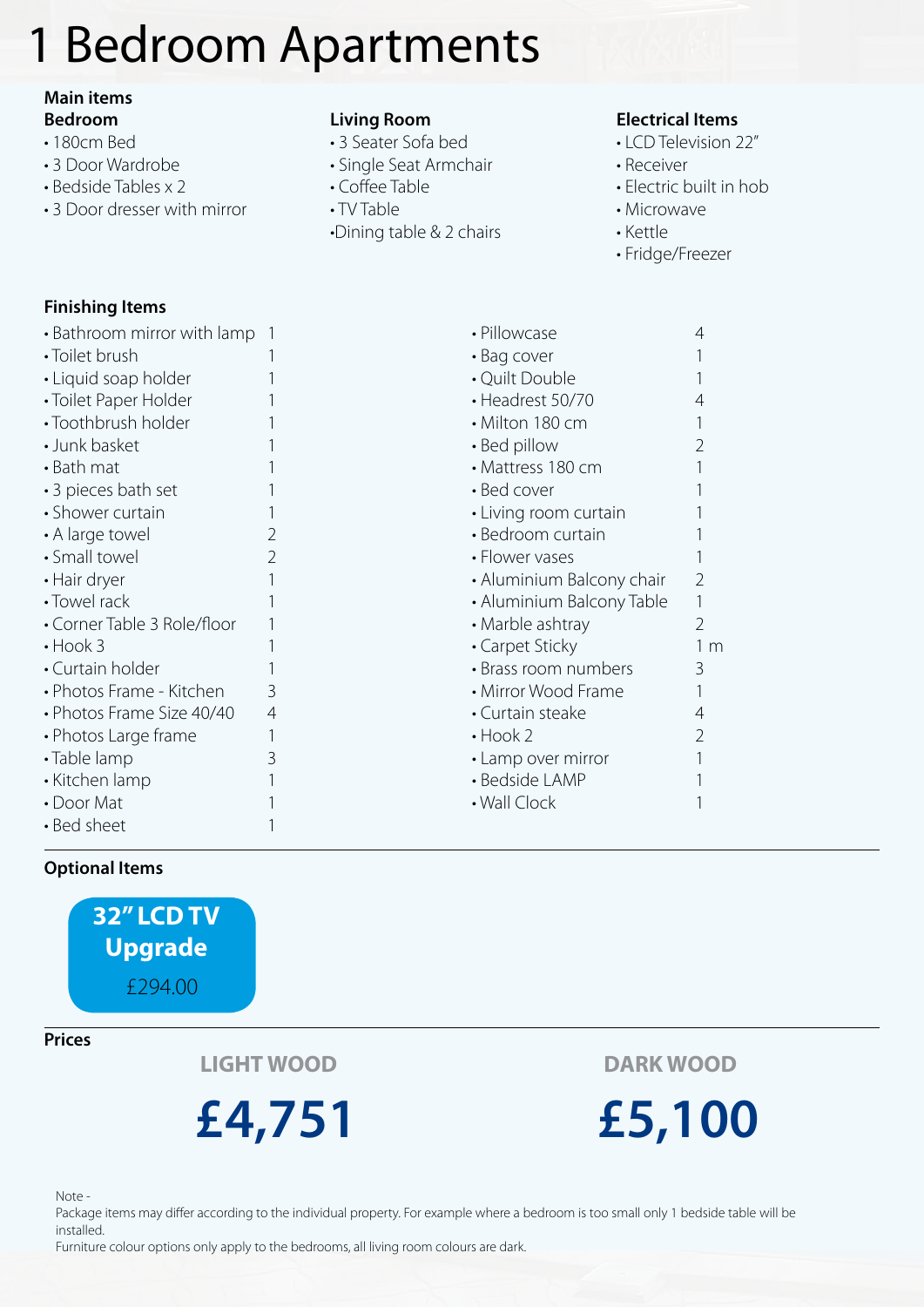# 2 Bedroom Apartments

#### **Bedroom 1 Main items**

#### • 180cm Bed

- 3 Door Wardrobe
- Bedside Tables x 2
- 3 Door dresser with

mirror

#### **Finishing Items**

### **Bedroom 2**

- 2x 120cm beds
- 3 Door Wardrobe
- Bedside Tables x 2
- 3 Door dresser with mirror

#### **Living Room**

- 3 Seater Sofa bed
- Single Seat Armchair
- Coffee Table
- TV Table
- •Dining table & 2 chairs

#### **Electrical Items**

- LCD Television 22"
- Receiver
- Electric built in hob
- Microwave
- Kettle
- Fridge/Freezer

| • Bathroom mirror with lamp |                | • Pillowcase              | 4              |
|-----------------------------|----------------|---------------------------|----------------|
| • Toilet brush              |                | • Bag cover               |                |
| • Liquid soap holder        | • Quilt Double |                           |                |
| • Toilet Paper Holder       |                | • Headrest 50/70          |                |
| • Toothbrush holder         |                | • Milton 180 cm           |                |
| • Junk basket               |                | • Bed pillow              |                |
| • Bath mat                  |                | • Mattress 180 cm         |                |
| • 3 pieces bath set         |                | • Bed cover               |                |
| • Shower curtain            |                | • Living room curtain     |                |
| • A large towel             |                | • Bedroom curtain         |                |
| • Small towel               |                | • Flower vases            |                |
| • Hair dryer                |                | • Aluminium Balcony chair | 2              |
| • Towel rack                |                | • Aluminium Balcony Table |                |
| • Corner Table 3 Role/floor |                | • Marble ashtray          | $\overline{2}$ |
| $\cdot$ Hook 3              |                | • Carpet Sticky           | 1 m            |
| • Curtain holder            |                | • Brass room numbers      | 3              |
| • Photos Frame - Kitchen    | 3              | • Mirror Wood Frame       |                |
| • Photos Frame Size 40/40   | 4              | • Curtain steake          | 4              |
| • Photos Large frame        |                | $\cdot$ Hook 2            |                |
| · Table lamp                | 3              | • Lamp over mirror        |                |
| • Kitchen lamp              |                | • Bedside LAMP            |                |
| • Door Mat                  |                | • Wall Clock              |                |
| • Bed sheet                 |                |                           |                |

#### **Optional Items**



**Prices**

**LIGHT WOOD**

### **£5,399**

**DARK WOOD**

### **£6,136**

Note -

Package items may differ according to the individual property. For example where a bedroom is too small only 1 bedside table will be installed.

Furniture colour options only apply to the bedrooms, all living room colours are dark.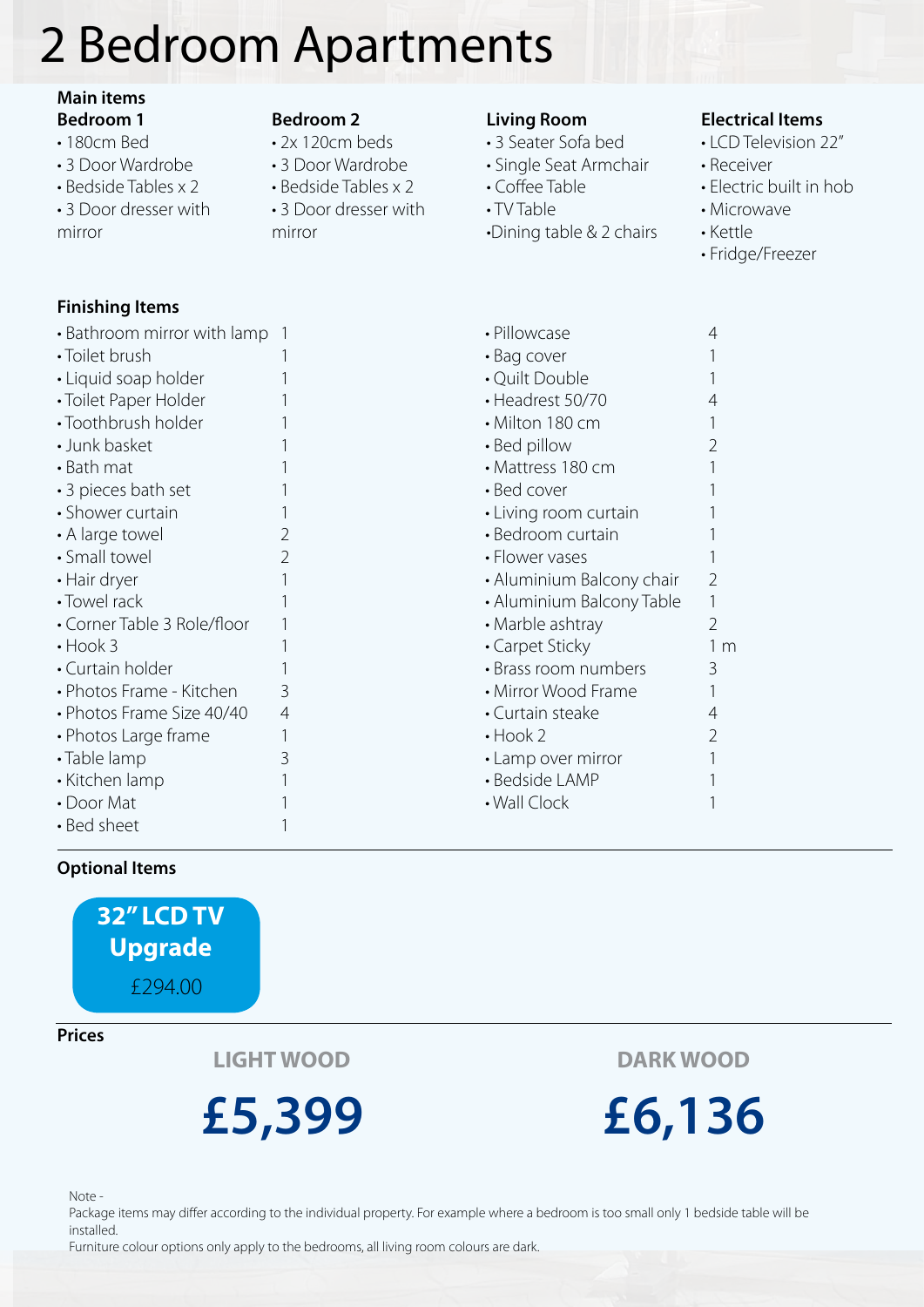# Kitchens

Quality MDF wooden kitchens from our preferred suppliers in Cairo. Kitchen prices include all the units including delivery and installation

#### **Colour Choices**



### **Total Price: £825**

#### **Kitchen Accessories Pack**

- 4 x Table knives
- 4 x Table forks
- 4 x Dessert spoons
- 4 x Teaspoons
- 4 x Dinner plates
- 4 x Side plates
- 4 x Cereal bowls
- 4 x Mugs
- 4 x Tall glasses
- 4 x Wine glasses
- Cutlery tray
- Knife set (x6) with scissors
- Set of saucepans (x2)
- Frying pan
- Colander (plastic)
- Utensils and holder
- Chopping board
- Oven glove
- Tea towel and dishcloth
- Corkscrew
- Can opener
- Vegetable peeler

### **Total Price: £195**